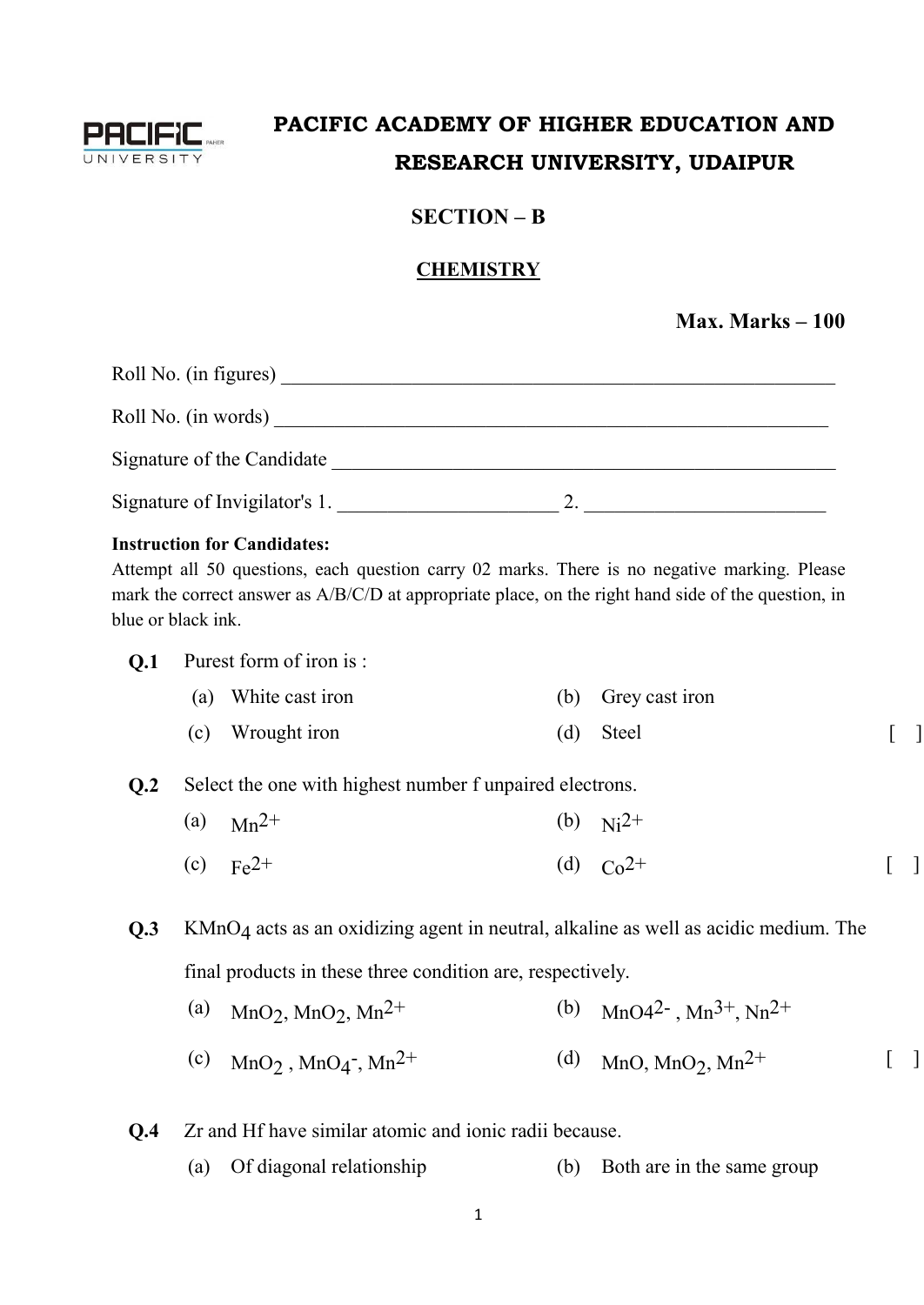|      | (c) | Of lanthanide contraction                                                             | (d) | They have similar chemical<br>properties |   |  |
|------|-----|---------------------------------------------------------------------------------------|-----|------------------------------------------|---|--|
| Q.5  |     | Which of the following ion is paramagnetic.                                           |     |                                          |   |  |
|      |     | (a) $La^{3+}$                                                                         |     | (b) $Lu^{3+}$                            |   |  |
|      |     | (c) $Yb^{2+}$                                                                         |     | (d) $Sn^{3+}$                            |   |  |
| Q.6  |     | Fill in the blank:                                                                    |     |                                          |   |  |
|      |     | $B_2H_6 + 6H_2O \rightarrow ? + 6H_2$                                                 |     |                                          |   |  |
|      | (a) | $B_2O_3$                                                                              | (b) | $2 H_3BO_3$                              |   |  |
|      | (c) | 2 HBO <sub>2</sub>                                                                    | (d) | None of these                            |   |  |
| Q.7  |     | Fluorine forms chemical compounds only with                                           |     |                                          |   |  |
|      | (a) | He                                                                                    | (b) | Ne                                       |   |  |
|      |     | $(c)$ Ar                                                                              | (d) | Xe                                       | L |  |
| Q.8  |     | Which one forms the most stable complex?                                              |     |                                          |   |  |
|      |     | (a) $Cu^{2+}$                                                                         |     | (b) $Ni^{2+}$                            |   |  |
|      |     | (c) $Fe^{2+}$                                                                         | (d) | $Mn^{2+}$                                |   |  |
| Q.9  |     | The pair of complex compounds $[Cr(H_2O)_6Cl_3]$ and $[Cr(H_2O)_5Cl] Cl_2.H_2O$ is an |     |                                          |   |  |
|      |     | example of :                                                                          |     |                                          |   |  |
|      | (a) | Stereo isomerism                                                                      | (b) | Ionisation isomerism                     |   |  |
|      | (c) | Coordination isomerism                                                                | (d) | Hydrate isomerism                        |   |  |
| Q.10 |     | The coordination number of $Na+$ in cubic closed packing structure of NaCl is -       |     |                                          |   |  |
|      | (a) | $\overline{4}$                                                                        | (b) | 6                                        |   |  |
|      | (c) | 8                                                                                     | (d) | 12                                       |   |  |
| Q.11 |     | The hemolytic fission of a hydrocarbon results in the formation of -                  |     |                                          |   |  |
|      | (a) | Carbonium ions                                                                        | (b) | Free radicals                            |   |  |
|      |     |                                                                                       |     |                                          |   |  |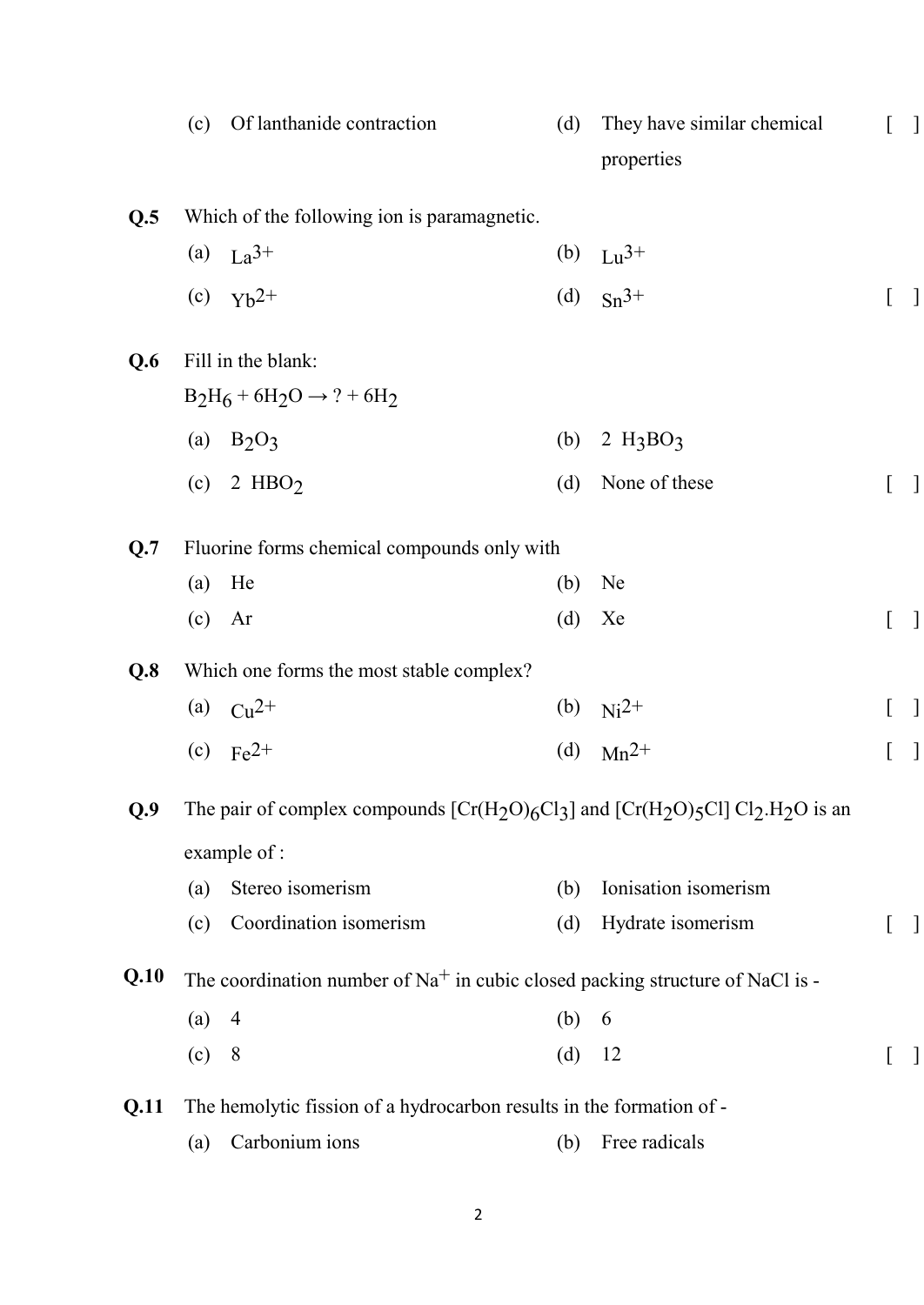|      | (c) | Carbanions                                                         | (d) | Carbenes                          |  |
|------|-----|--------------------------------------------------------------------|-----|-----------------------------------|--|
| Q.12 |     | Which of the following is not aromatic?                            |     |                                   |  |
|      | (a) | Benzene                                                            | (b) | Cyclooctatetra-enyl anion         |  |
|      | (c) | Tropylium cation                                                   | (d) | Cyclopentadienyl anion            |  |
| Q.13 |     | The acid catalysed conversion of ketoximes to amides is known as - |     |                                   |  |
|      | (a) | Beckmann rearrangement                                             | (b) | Curtius rearrangement             |  |
|      | (c) | Stobbe reaction                                                    | (d) | Witting reaction                  |  |
| Q.14 |     | In the Baeyer-Villiger rearrangement -                             |     |                                   |  |
|      | (a) | Carbosylic acid reacts with hydrazoic                              | (b) | Aldehydes and ketones are.        |  |
|      |     | acid to give primary amines.                                       |     | oxidised in presence of per acid. |  |
|      | (c) | Hydroxamic acid is converted to                                    | (d) | Amides are converted to amines.   |  |
|      |     | isocyanate.                                                        |     |                                   |  |

**Q.15** Complete the reaction :

| (a) HCOOH                 | $(b)$ HCHO |  |
|---------------------------|------------|--|
| $(c)$ RCH <sub>2</sub> OH | $(d)$ RCHO |  |

**Q.16** In heteroatomic compounds, the preferred product of lithiation is -

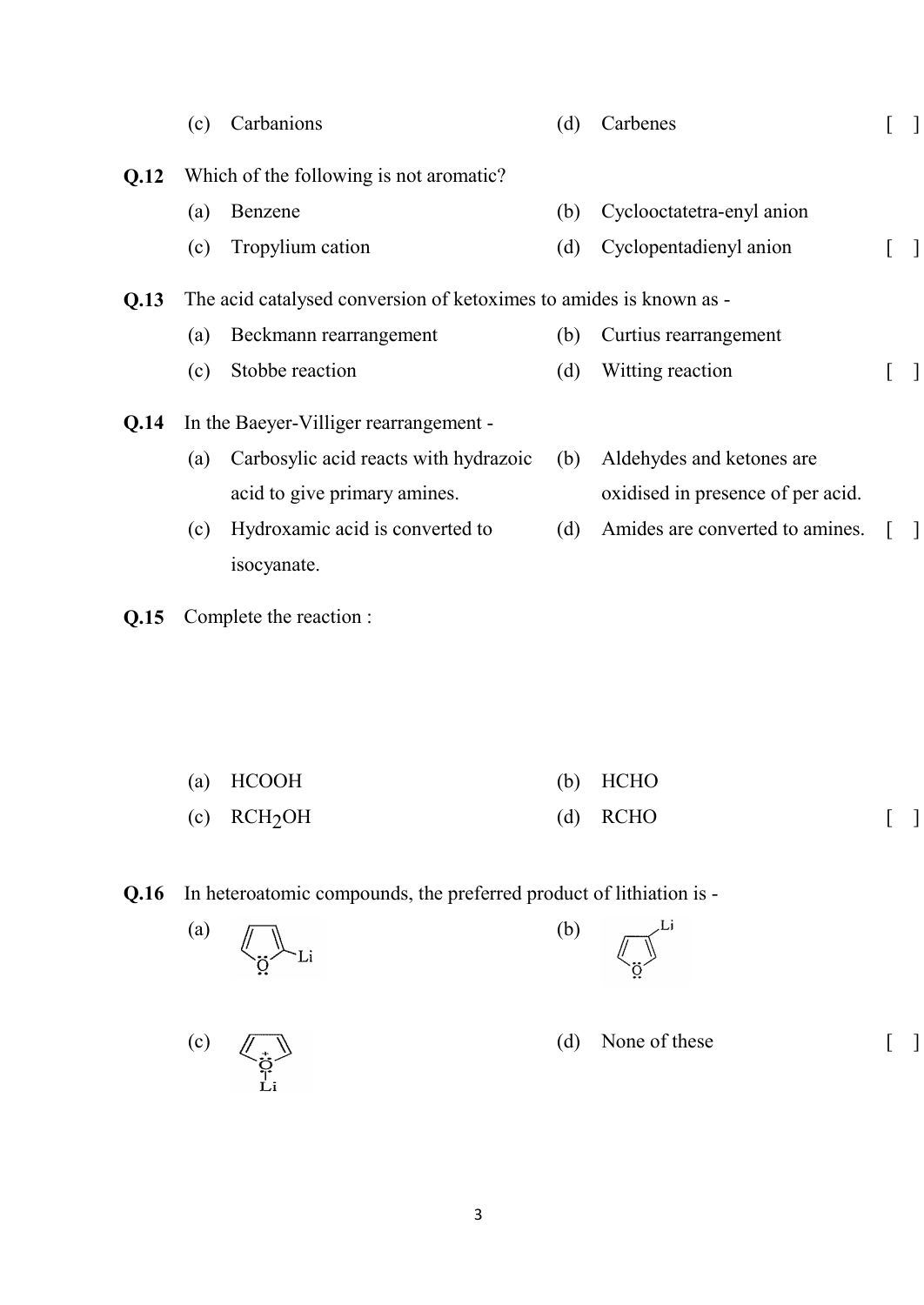**Q.17** Pyridine is converted to pyridine-N-oxide in the presence of -

(a) Benzoic acid (b) Perbenzoic acid  $\text{KMnO}_4$ (d)  $K_2Cr_2O_7$  $\lceil \; \rceil$ 

#### **Q.18** Which of the following compounds is colourless?

| (a) $C_6H_5$ (CH = CH) $C_6H_5$   | (b) $C_6H_5$ (CH = CH) <sub>4</sub> $C_6H_5$  |                                   |
|-----------------------------------|-----------------------------------------------|-----------------------------------|
| (c) $C_6H_5$ (CH = CH) $7 C_6H_5$ | (d) $C_6H_5$ (CH = CH) <sub>15</sub> $C_6H_5$ | $\begin{bmatrix} 1 \end{bmatrix}$ |

- **Q.19** Pericyclic reaction is
	- (a) Elimination reaction (b) Substitution reaction
	- (c) Concerted reaction (d) None of these [ ]

 $Q.20$   $|| + || \rightarrow \Box$ 

This reaction is -

- (a) Thermally allowed (b) Photochemically allowed
- (c) Both (a) and (b)  $(d)$  None of these  $\lceil \quad \rceil$

**Q.21** The nomenclature of C-2 and C-3 carbons in (+) tartaric acid is –

COOH  $H \longrightarrow H$ **COOH** 

| (a) $2S, 3S$ | (b) $2R, 3R$ |  |
|--------------|--------------|--|
| (c) 2R, 3S   | (d) $2S, 3R$ |  |

**Q.22** Which of the following is not applicable to molecules that form isomers by rotation about single bonds?

(a) Flexible molecules (b) Rotational isomers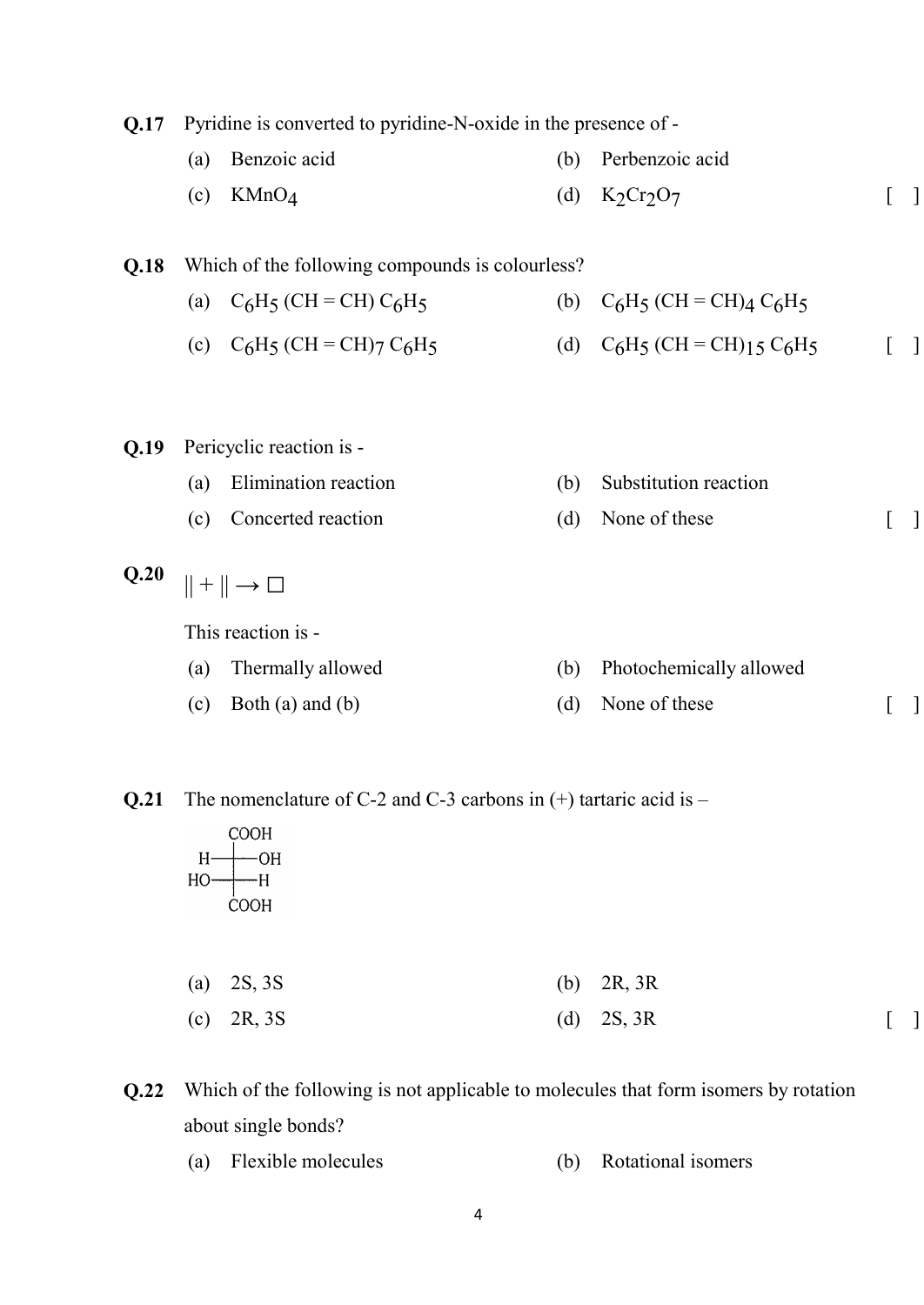|      | (c)     | Stereoisomers                                                                         | (d) | Conformations                     |  |
|------|---------|---------------------------------------------------------------------------------------|-----|-----------------------------------|--|
| Q.23 |         | The bond orders of the given species is in the order -                                |     |                                   |  |
|      |         | (a) $Q_2$ = > $Q_2$ + > $Q_2$ 2 = > $Q_2$                                             |     | (b) $Q_2^+ > Q_2 > Q_2^- > Q_2^2$ |  |
|      |         | (c) $Q_2 > Q_2^2 > Q_2^2 > Q_2$                                                       |     | (d) $Q_2^2 > Q_2 > Q_2^+ > Q_2^-$ |  |
| Q.24 |         | Which of the following diatonic molecules would be stabilized by the removal of an    |     |                                   |  |
|      | $e^-$ . |                                                                                       |     |                                   |  |
|      | (a)     | C <sub>2</sub>                                                                        | (b) | <b>CN</b>                         |  |
|      | (c)     | N <sub>2</sub>                                                                        |     | (d) $O_2$                         |  |
| Q.25 |         | Oxetane formation takes place in -                                                    |     |                                   |  |
|      | (a)     | Norrish type I                                                                        | (b) | Norrish type II                   |  |
|      | (c)     | Paterno-Buchi reaction                                                                | (d) | Barton reaction                   |  |
| Q.26 |         | Phosphorescence occurs, which electronic transition taken place from -                |     |                                   |  |
|      |         | (a) $T_1 \rightarrow S_0$                                                             |     | (b) $S_1 \rightarrow S_0$         |  |
|      |         | (c) $S_1 \rightarrow T_1$                                                             |     | (d) $S_2 \rightarrow S_1$         |  |
| Q.27 |         | Which group of compound does not involve the $\pi \rightarrow \pi^*$ transition in UV |     |                                   |  |
|      |         | spectrosocopy?                                                                        |     |                                   |  |
|      | (a)     | Alkenes                                                                               | (b) | Azo compounds                     |  |
|      | (c)     | Alcohols                                                                              | (d) | Cyanides                          |  |
| Q.28 |         | Which one of the following is microwave inactive?                                     |     |                                   |  |
|      | (a)     | HCI                                                                                   | (b) | Cl <sub>2</sub>                   |  |
|      | (c)     | N <sub>O</sub>                                                                        | (d) | CO                                |  |
| Q.29 |         | Mossbauer effect is also related with resonance fluorescence of -                     |     |                                   |  |
|      | (a)     | Beta rays                                                                             | (b) | Alpha rays                        |  |
|      | (c)     | Gamma rays                                                                            | (d) | X-rays                            |  |

5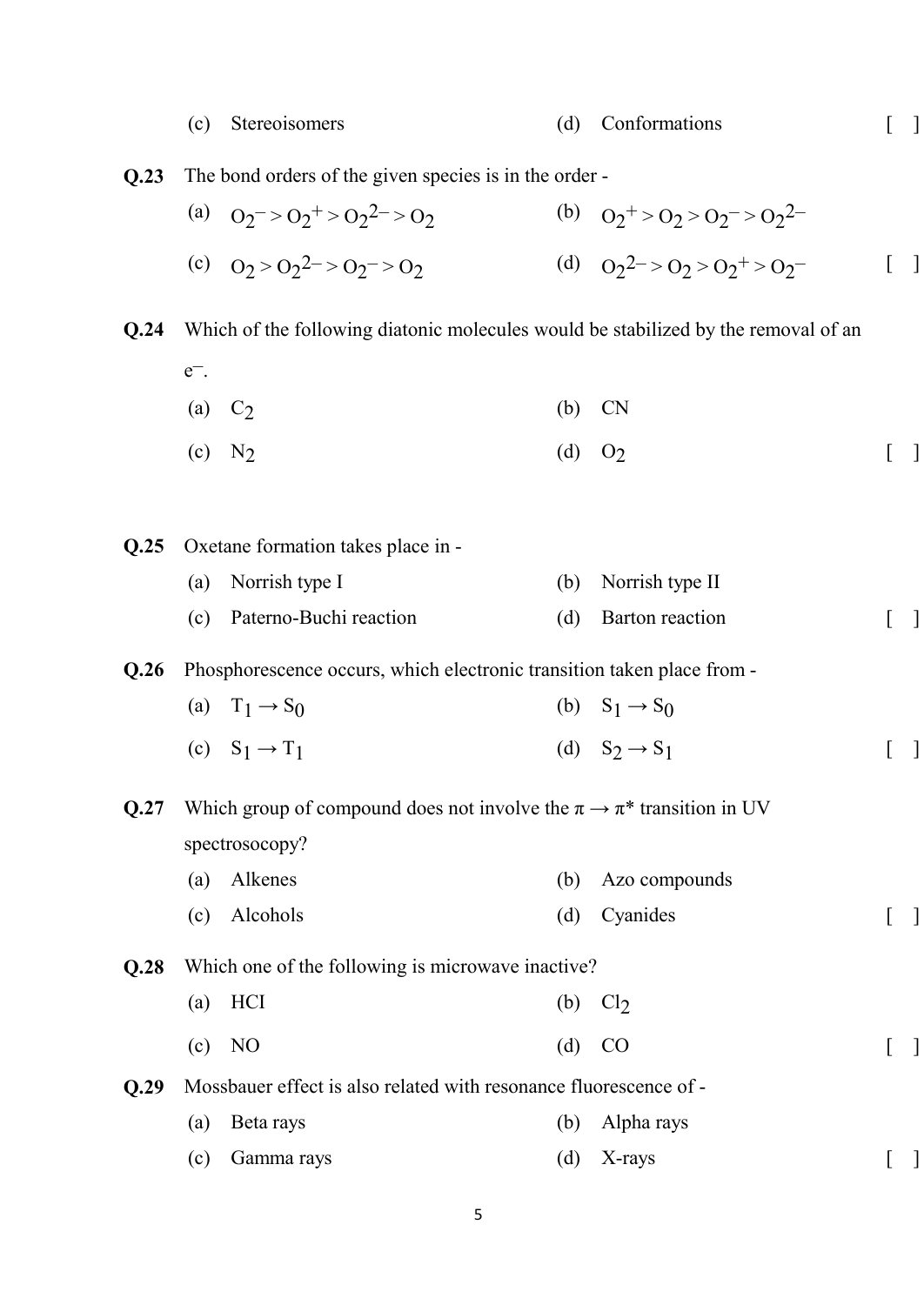| Q.30 |     | Pick out the correct match -                                                      |     |                              |              |
|------|-----|-----------------------------------------------------------------------------------|-----|------------------------------|--------------|
|      | (a) | Pure rotational spectra $-$ Far infra red (b)                                     |     | Pure Vibrational spectra -   |              |
|      |     |                                                                                   |     | Microwave                    |              |
|      | (c) | Electronic spectra – Infrared                                                     | (d) | NMR Spectra – Visible region | $\mathbf{I}$ |
| Q.31 |     | The most radioactive isotope of an element is the one with largest value of its - |     |                              |              |
|      | (a) | Half life                                                                         | (b) | Neutron number               |              |
|      | (c) | Atomic number                                                                     | (d) | Decay constant               |              |
| Q.32 |     | represents :                                                                      |     |                              |              |
|      | (a) | Average life                                                                      | (b) | One fourth life              |              |
|      | (c) | Half life                                                                         | (d) | Three fourth life            |              |
|      |     |                                                                                   |     |                              |              |
| Q.33 |     | Arrhenius equation is -                                                           |     |                              |              |
|      | (a) | In $k = \text{In } A -$                                                           |     | (b) $ke^{-E/RT} = A$         |              |
|      | (c) |                                                                                   |     | (d) $K = A^{-1} e^{-E/RT}$   |              |
| Q.34 |     | A stright line will be obtained for the following plot:                           |     |                              |              |
|      | (a) | k vs. T                                                                           | (b) | $log k$ vs.                  |              |
|      | (c) | $log k$ vs. $T$                                                                   | (d) | None of these                |              |
| Q.35 |     | $A + B \rightarrow C + D + x$ kj                                                  |     |                              |              |
|      |     | The reaction indicates that -                                                     |     |                              |              |
|      | (a) | Reactant molecules gain energy                                                    | (b) | Reactant molecules give up   |              |
|      |     |                                                                                   |     | energy                       |              |
|      | (c) | Surrounding gives energy to the                                                   | (d) | None of the above            |              |
|      |     | system                                                                            |     |                              |              |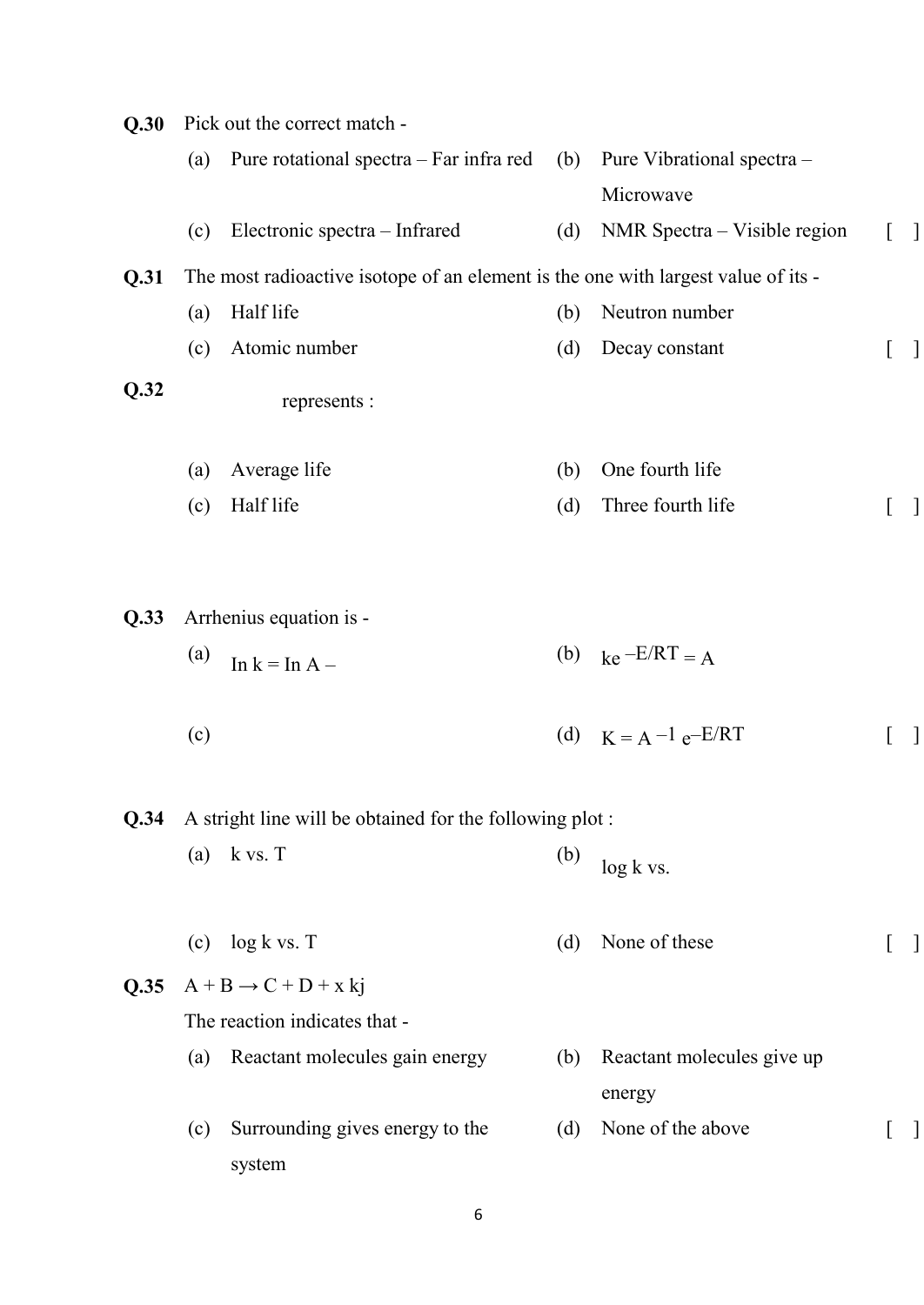| <b>Q.36</b> | Number of types of ions obtained by dissolution of one molecule |                                                |     |                                  |  |  |  |  |  |
|-------------|-----------------------------------------------------------------|------------------------------------------------|-----|----------------------------------|--|--|--|--|--|
|             |                                                                 | $FeSO4.Al2(SO4)3.24H2O are -$                  |     |                                  |  |  |  |  |  |
|             | (a)                                                             | $\overline{2}$                                 | (b) | $\overline{3}$                   |  |  |  |  |  |
|             | (c)                                                             | $\overline{4}$                                 | (d) | 5                                |  |  |  |  |  |
| Q.37        |                                                                 | Solubility of NaCl in heavy water is -         |     |                                  |  |  |  |  |  |
|             | (a)                                                             | More than ordinary water                       | (b) | Less than ordinary water         |  |  |  |  |  |
|             | (c)                                                             | Same as ordinary water                         | (d) | None of the above                |  |  |  |  |  |
| Q.38        |                                                                 | In galvanic cell, the salt bridge is used to - |     |                                  |  |  |  |  |  |
|             | (a)                                                             | Complete the circuit                           | (b) | Reduce the electrical resistance |  |  |  |  |  |
|             |                                                                 |                                                |     | in the cell                      |  |  |  |  |  |
|             | (c)                                                             | Separate cathode from anode                    | (d) | Carry salts for the chemical     |  |  |  |  |  |
|             |                                                                 |                                                |     | reaction                         |  |  |  |  |  |
|             |                                                                 |                                                |     |                                  |  |  |  |  |  |
|             |                                                                 |                                                |     |                                  |  |  |  |  |  |

**Q.39** An ionic fragment, produced by disconnection, which gives an idea of reagent that is used in the synthesis is called -

- (a) Target molecule (b) Synthon
	- (c) Retern (d) Reterosynthesis [ ]

**Q.40** The use of ultrasound in organic synthesis is studied in the field of :

- (a) Photochemistry (b) Microwave assisted synthesis
- (c) Polymer chemistry (d) sonochemistry [ ]
- **Q.41** An example of non-aqueous soluent is
	- (a) NaOH (b) Naphthalene
	- (c) Liquid NH3 (d)  $H_2O$  [ ]
- $Q.42$  In liq SO<sub>2</sub> Na<sub>2</sub>SO<sub>3</sub> acts as -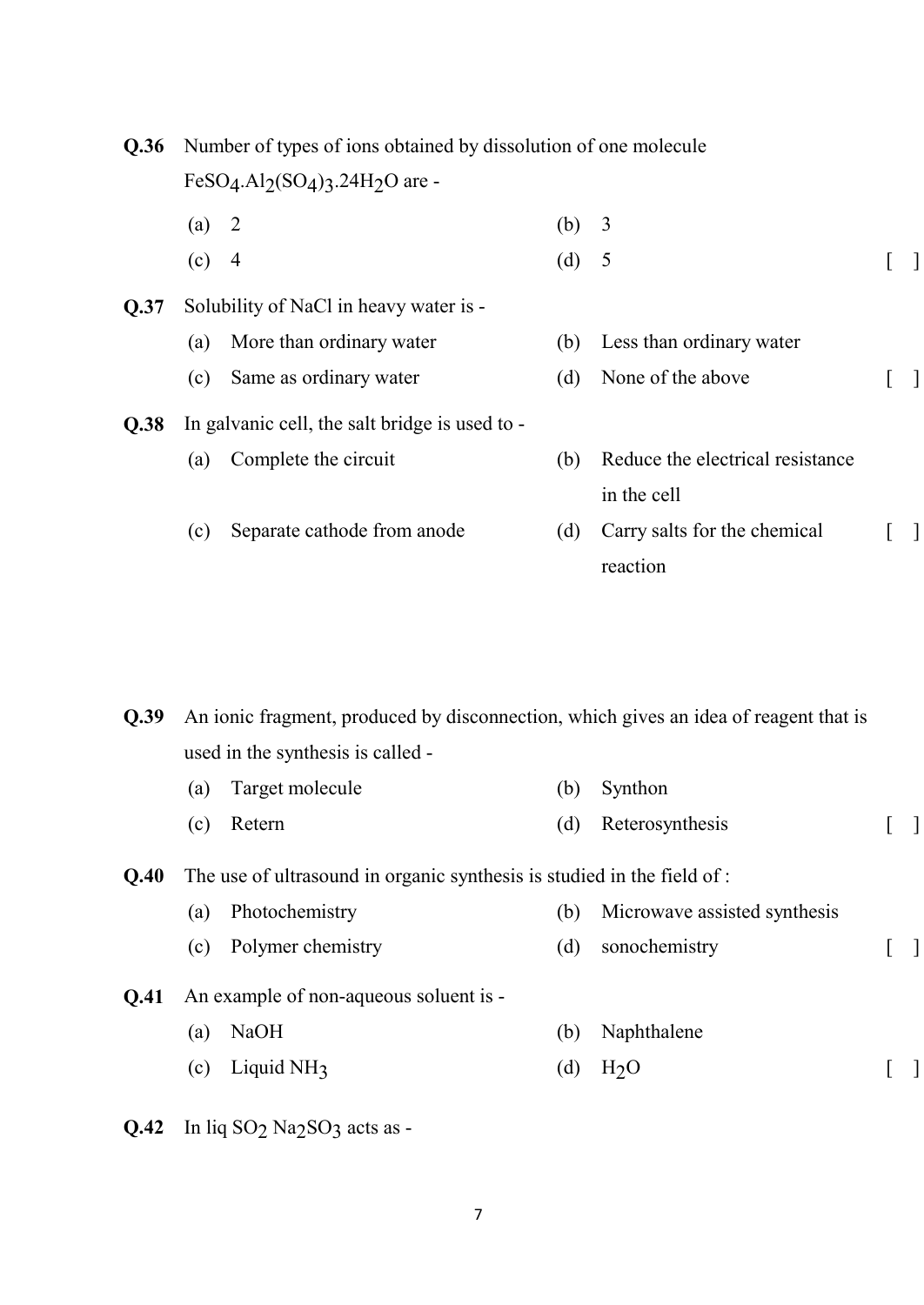|      | (a) | Acid                                                            | (b) | <b>Base</b>               |                  |  |
|------|-----|-----------------------------------------------------------------|-----|---------------------------|------------------|--|
|      | (c) | Neutral                                                         | (d) | Amphoteric                | $\lfloor$        |  |
| Q.43 |     | The egg yolk is an example of -                                 |     |                           |                  |  |
|      | (a) | Thermoplastic polymer                                           | (b) | Thermosetting polymer     |                  |  |
|      | (c) | Both the above                                                  | (d) | None of these             |                  |  |
|      |     |                                                                 |     |                           |                  |  |
| Q.44 |     | The method to determine molecular weight of macromolecules is - |     |                           |                  |  |
|      | (a) | Osmotic pressure method                                         | (b) | Viscosity method          |                  |  |
|      | (c) | Light scattering method                                         | (d) | All the above             | $\left[ \right]$ |  |
| Q.45 |     | The point group of $BF_3$ is -                                  |     |                           |                  |  |
|      | (a) | $C_{3v}$                                                        | (b) | $D_{3d}$                  |                  |  |
|      | (c) | $D_{3h}$                                                        | (d) | $C_{3h}$                  |                  |  |
| Q.46 |     | Classes ore decided by -                                        |     |                           |                  |  |
|      | (a) | Reduction formula                                               | (b) | Similarity transformation |                  |  |
|      | (c) | Irreducible representation                                      | (d) | Reducible representation  |                  |  |
|      |     |                                                                 |     |                           |                  |  |
| Q.47 |     | In Schrodinger equation, $\nabla^2$ is known as -               |     |                           |                  |  |
|      |     |                                                                 |     |                           |                  |  |
|      | (a) | Hamiltonian operator                                            | (b) | Ladder operator           |                  |  |
|      | (c) | Hermitian operator                                              | (d) | Laplacion operator        |                  |  |
| Q.48 |     | Variation theorem is used for calculating -                     |     |                           |                  |  |
|      | (a) | Energy of a system                                              | (b) | Entrophy of a system      |                  |  |
|      | (c) | Enthalpy of a system                                            | (d) | Life time of a system     |                  |  |
| Q.49 |     | AAS is used for -                                               |     |                           |                  |  |
|      | (a) | Estimation of organic compounds                                 | (b) | Determination of nuclear  |                  |  |
|      |     |                                                                 |     | relaxation time           |                  |  |
|      | (c) | Concentration of some metal in a                                | (d) | Half life of a reaction   |                  |  |
|      |     |                                                                 |     |                           |                  |  |